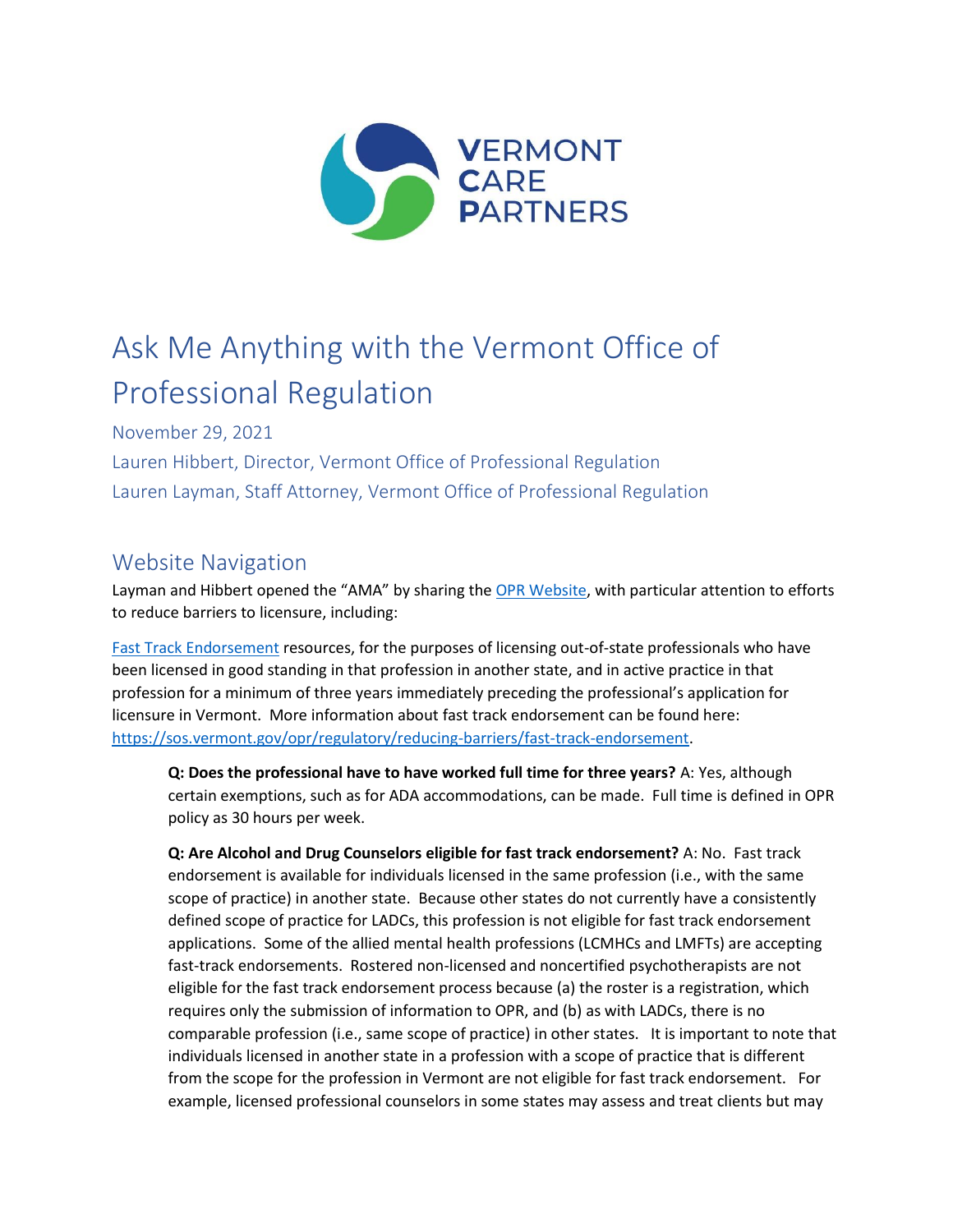not diagnose clients' illnesses, which is distinct from the scope of practice of an LCMCH in Vermont that includes diagnosis, assessment and treatment. In turn, LPCs from these states that do not permit LPCs to diagnose are not eligible for a fast track endorsement for a LCMHC license.

[Reducing Barriers to Licensure for Refugees and New Americans](https://sos.vermont.gov/opr/regulatory/reducing-barriers/new-americans/) – OPR noted that there are new rules that permit individuals who have obtained a professional qualification (e.g., education, work experience) outside of the United States to potentially use those qualifications toward licensure in Vermont. Under the rules, individuals with qualifications from a different country would submit those qualifications to a third-party, credentialing evaluation service that is a member of NACES or AICE, Inc. The service will then assess whether the qualification obtained in another country is equivalent to the qualification required for licensure in Vermont. More information about the new rules can be found here: [https://sos.vermont.gov/opr/regulatory/reducing-barriers/new-americans.](https://sos.vermont.gov/opr/regulatory/reducing-barriers/new-americans)

[Reducing Barriers for Individuals with Criminal Records:](https://sos.vermont.gov/opr/regulatory/reducing-barriers/criminal-backgrounds/) For \$25, potential licensees can get a predetermination that a past criminal conviction will not preclude them from obtaining a specific license. This policy encourages people, who are concerned they will not be eligible for a license due to a past criminal conviction, to undertake education and other professional qualifications by providing some reassurance to the applicant. More information about the Second Chance Predetermination Program can be found here: [https://sos.vermont.gov/opr/regulatory/reducing-barriers/criminal](https://sos.vermont.gov/opr/regulatory/reducing-barriers/criminal-backgrounds)[backgrounds.](https://sos.vermont.gov/opr/regulatory/reducing-barriers/criminal-backgrounds)

OPR then provided navigation of th[e Allied Mental Health webpage,](https://sos.vermont.gov/allied-mental-health/) including rules, archived minutes, and membership of each board.

- OPR is seeking people who are interested in being a public member of the Board of Allied Mental Health Practitioners and/or many other professional boards. More information about becoming a board member can be found here[: https://sos.vermont.gov/opr/about](https://sos.vermont.gov/opr/about-opr/become-a-board-member-or-advisor)[opr/become-a-board-member-or-advisor.](https://sos.vermont.gov/opr/about-opr/become-a-board-member-or-advisor) Please note that a potential *public* board member candidate for the Board of Allied Mental Health Practitioners cannot have or have a close family member (i.e., spouse, parent, child, brother or sister) who has a financial interest in clinical mental health counseling, marriage and family therapy, or psychotherapy.
- The best way to attend board meetings is to go to th[e calendar](https://sos.vermont.gov/opr-event-calendar/) page and find the monthly meeting. These meetings are open to the public and all are encouraged to attend!
- The [Forms and Instructions](https://sos.vermont.gov/allied-mental-health/forms-instructions/) page shows sample public disclosure forms and a course worksheet. OPR recommends that potential Allied Mental Health licensees use thi[s worksheet](https://cms.sec.state.vt.us:8443/share/s/ZoJDDSOJQQmm2k9Q931LxQ) to understand what course will satisfy requirements for specific licenses. Th[e Administrative Rules](https://sos.vermont.gov/media/0jyhuiuj/amh-rules-adopted-final-sos-jan-2015.pdf)  [of the Board of Allied Mental Health Practitioners](https://sos.vermont.gov/media/0jyhuiuj/amh-rules-adopted-final-sos-jan-2015.pdf) establishes all the course requirements and can be referred to when filling out the worksheet. They noted that a course can only count once, and it has to be a standalone course in the required subject matter. For example, if an applicant has taken a course that has three classes out of 12 on counseling skills, then it's not considered a standalone course in counseling skills. This is a very helpful place to get started to work through getting licensed.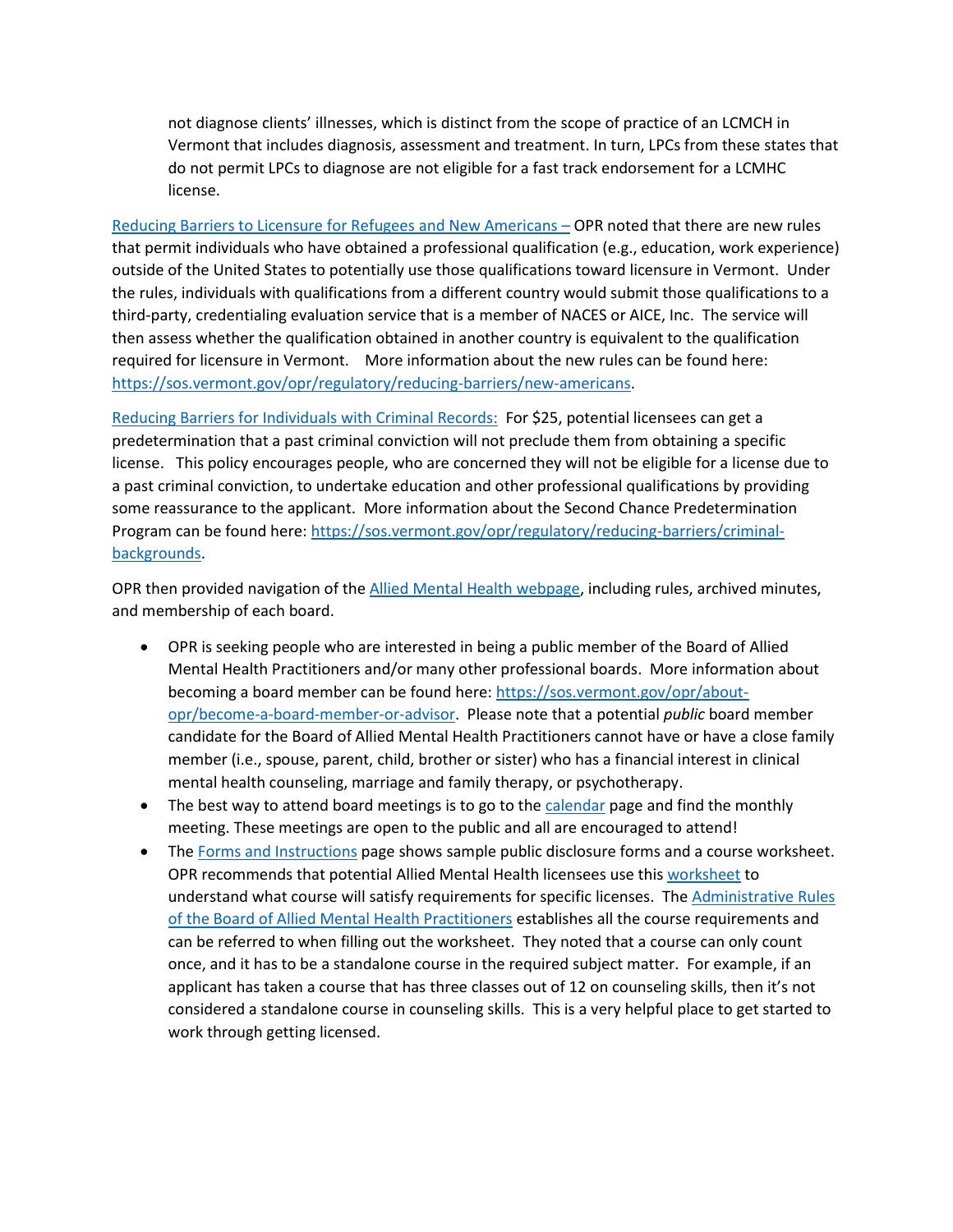# Q&A – edited for clarity

*Q: I've communicated with OPR and it looks like the only option is for me to get another Master's Degree. I've been working full time as a mental health counselor in Vermont and can't afford to have time to do this.*

A: There are several pathways to licensure: fast track endorsement; substantial-equivalence endorsement from another state; examination from a CACREP-accredited clinical mental health program; and examination from a non-CACREP-accredited clinical mental health program. If you are licensed in another state, please explore fast-track and substantial-equivalence endorsement. If you are not licensed in another state, you need to apply by examination, which requires approval of education prior to be approved for the examination. The Rules create two pathways for education:

- A degree from a CACREP accredited institution
- A degree with specific coursework. Components that MUST to be within the program and cannot be supplemented afterward include:
	- $\circ$  three credits in diagnosis, assessment, and treatment (as defined in Rule 3.8(b))
	- o at least 600 hours internship
	- $\circ$  There is a list of seven courses (see Rule 3.8(d)); you need to have taken five of those seven courses.

There are additional course requirements, as well, but, if the program doesn't include these other course requirements, the applicant can supplement them after receiving the degree. If you don't have the components listed above, however, there is not much our board can do.

Clinicians need to have 60 credits in the underlying degree program to become a licensed mental health counselor and at least 45 credit hours in the underlying degree program for a licensed alcohol and drug counselor. An LADC needs 60 credit hours to get licensed but can supplement 15 credit hours post degree.

### *Q: Can I stay rostered indefinitely?*

A: Yes, absolutely. The barrier we have heard is billing. <sup>1</sup> For telehealth, it is OPR's understanding that billing for services rendered when you are on the roster is possible if you are licensed in another state and in good standing.

*Q: When applying for CEUS, could there be a way to apply for continuing education credits in multiple disciplines at the same time?*

A: We know it's a problem. It's a system issue, but it's on OPR's roadmap for work. We don't know the timing, but it's our intention to fix it.

*Q: For designated agency nurses, applications for CEUs are denied for the same courses that are approved for other disciplines.*

<sup>1</sup> Dillon Burns from VCP noted that the Department of Vermont Health Access (DVHA) requires master's level clinicians engaging in post-degree practice to become licensed after no more than five years on the roster in order receive payments from Vermont Medicaid for their services.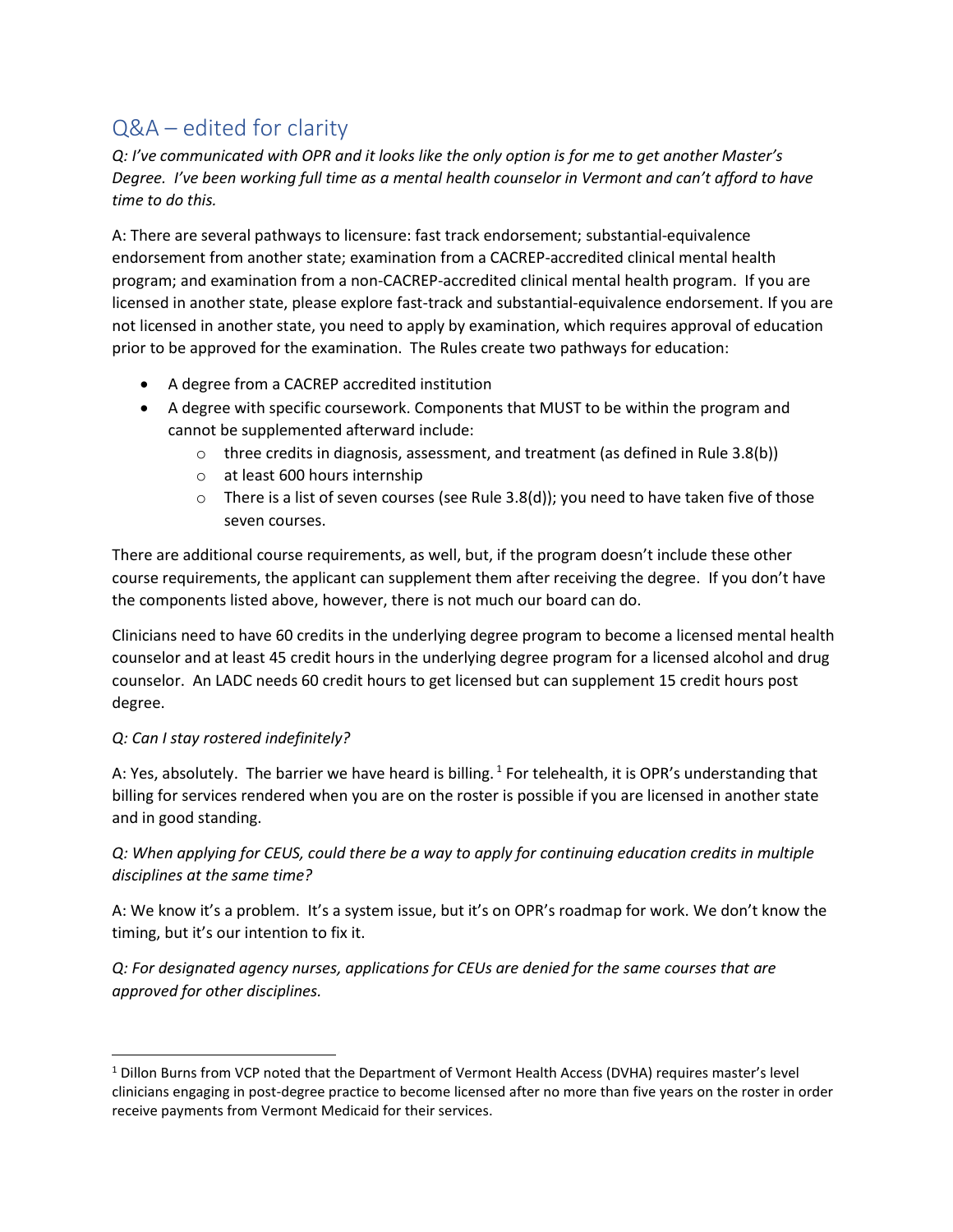A: Nurses don't have to complete continuing education for licensure, they just need to be in active practice.

*Q: I'm doing a second license because I was under the impression that I'm not allowed to provide mental health services as an LADC. This doesn't make sense to me since I have a counseling degree, it is within my scope of practice, and I'm an EMDR therapist and a consultant. I'm a clinical director but providing direct service as a result of the high demand. I'm only doing this extra step to accommodate OPR.* 

A: If you have an LADC you are allowed to treat MH conditions that are related to drug and alcohol use. You are not allowed to do so broadly, unless you are on the roster. The roster is a broad base to do all mental health treatment. The LADC is a specialized mental health credential that only allows you to treat addiction. If you have to treat the broad base, you have to get on the roster. You can be on the roster and have an LADC, which would allow you to treat the whole spectrum of treatment. Or you could pursue the LCMHC.

Insurers and payers often use licensing so they don't have to assess credentials themselves. That's part of the reason that OPR is reluctant to move away from standards. It is a signal that people have acquired these credentials.

*Q: OPR's online application system is not allowing me to apply for the second exam (i.e. for mental health counseling license).* 

A: If there is a snafu on our end, we can clear that up.

Q: I was trained and have a PhD from California where the LADC is not a separate credential. My coursework didn't address SUD specifically but rather co-occurring care. The work that I have been doing for several years is SUD work. Is there an exam so that I can I test out?

#### A: LADC is more liberal in its requirements for licensure. To be eligible, the [statute](https://legislature.vermont.gov/statutes/section/26/062/03236) says you must:

have received a master's degree or doctorate in a human services field from an accredited educational *institution, including a degree in counseling, social work, psychology, or an allied mental health field, or a master's degree or higher in a health care profession regulated under this title or Title 33, after having successfully completed a course of study with course work including theories of human development, diagnostic and counseling techniques, professional ethics, and a supervised clinical practicum;*

OPR does not have the authority to waive this. If you have these things, you can apply to sit for the exam. Do you have to complete additional supervision? Probably yes, unless your other supervision was within the last five years and was relevant to meets the requirements for LADC supervision.

*Follow up Q: In our network, we struggle to find LADCs. Many would fit into this same profile [as questioner]. Some of our agencies' specific programming requires a LADC. We have staff who have the clinical expertise, but their supervision hours were more than five years ago. Do you they have start with supervised practice over again?*

A: According to the Administrative Rules, there is not currently a mechanism [to accept supervision hours in other fields toward LADC licensure or to waive the required supervision]. You need to complete supervised practice. If someone has completed relevant supervision for another license (e.g., supervised practice in a MAT program for LICSW licensure) that meets the requirements of the Rules (see Rule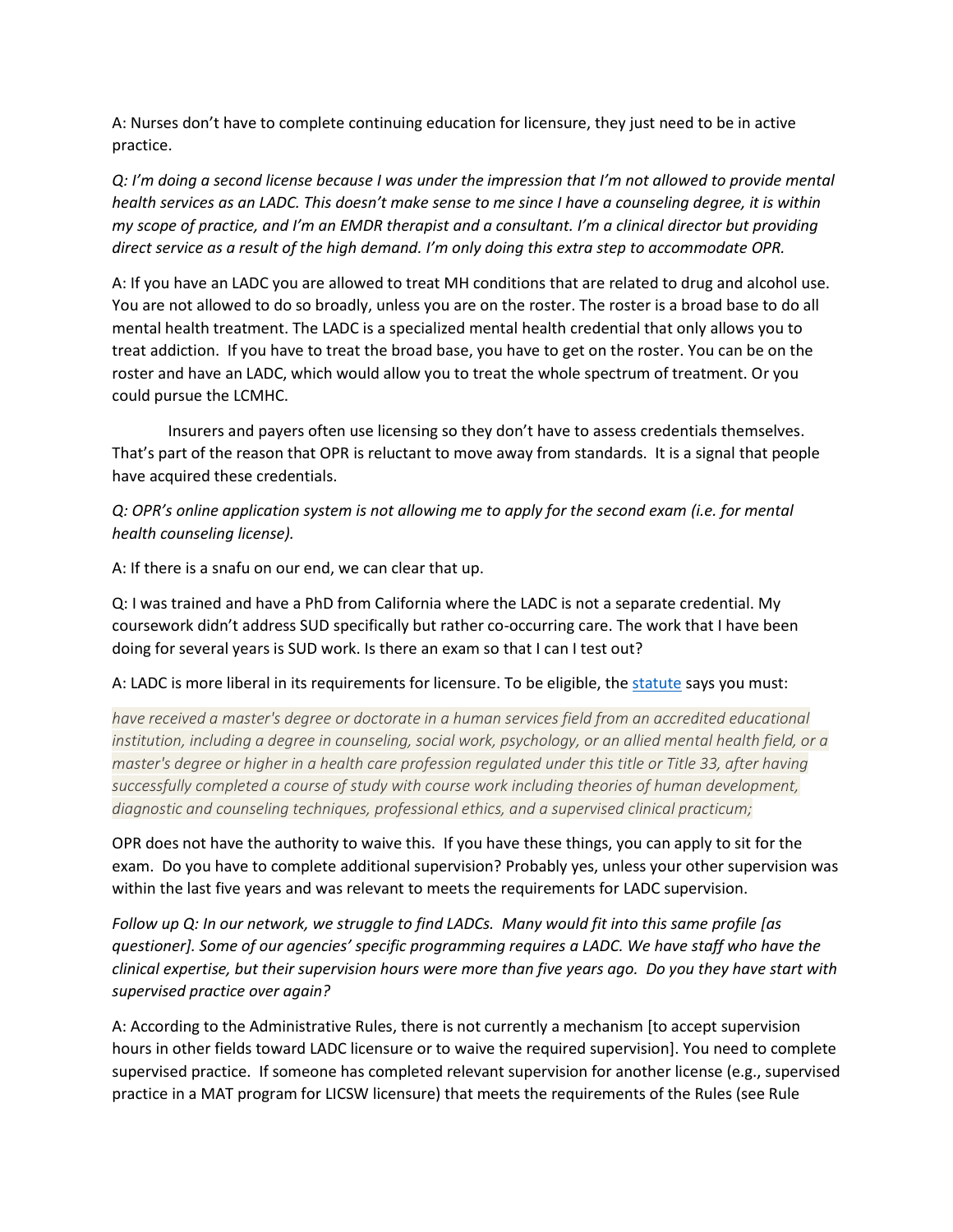5.4(b)), they may be able to use that supervised practice toward the LADC license, too. Documentation is still required. The supervisor is not limited to a clinician with an LADC credential. Supervisors would have to be:

- An LADC with at least one year of full-time professional experience, licensed and in good standing as an LADC, OR
- Independent clinical social worker, psychologist, marriage and family therapist, or clinical mental health counselor licensed in good standing in Vermont who have completed addiction counseling training in accordance with the Rules, and accrued at least one year of full time addiction counseling experience or its part-time equivalent, OR
- Allopathic or osteopathic surgeon certified in addiction medicine

There is currently no exemption if potential licensee themselves meets the qualifications be a supervisor, then maybe you should not have to do the training. While OPR is limited to the current rules, there is the potential in the future to modify rules and statutes.

*Q: I'm a psychologist. Many of the courses I attend are approved for LICSWs or LCMHCs, but not approved for psychologists because there are fewer of us or they haven't thought of it. Is there a streamlining if it's already been approved for LICSW, can it be approved for psychologists? I'd like to get CEU credit for those.* 

A: You can always apply to get courses approved for continuing education credit and the Board will review the request. The Board of Psychological Examiners often approves courses that are also approved for other mental health professions. OPR will work to streamline this process for courses being used for multiple professions. We need to hear from you as an important constituency when we open the rules. The psychology, allied mental health, and social work rules could say that CE approved in these other areas could be approved for all mental health professions, but they don't allow that automatically now. The boards may not agree, but the only way we hear about it from this very important constituency is if you let us know.

The standards for accepting CEs are vague. For psychology it's related to the practice of psychology. OPR could consider a way to allow someone to apply for credit in all three professions at once. Of note: there will be a review period for continuing education in the next five years for all professions. Psychology has been eager to go first, because they have the highest level of CEs of any profession -- 60 hours every two years. That could be an opportunity to voice your opinion that you would like CEs in other MH fields to be counted, either automatically or within certain parameters. Right now there is not an automatic mechanism.

## *Q: We had an employee who resigned and moved to Maine. Can he perform telehealth services for us from Maine while unlicensed but rostered in Vermont?*

A: The clinician who moved to Maine can continue to be licensed as such – there is no residency requirement for licensure. Telehealth will most likely be recommended by OPR to be extended. We have a set of recommendations to the legislature which would allow the continuation of telehealth through various measures, including waiver, registration, and telehealth licensure.